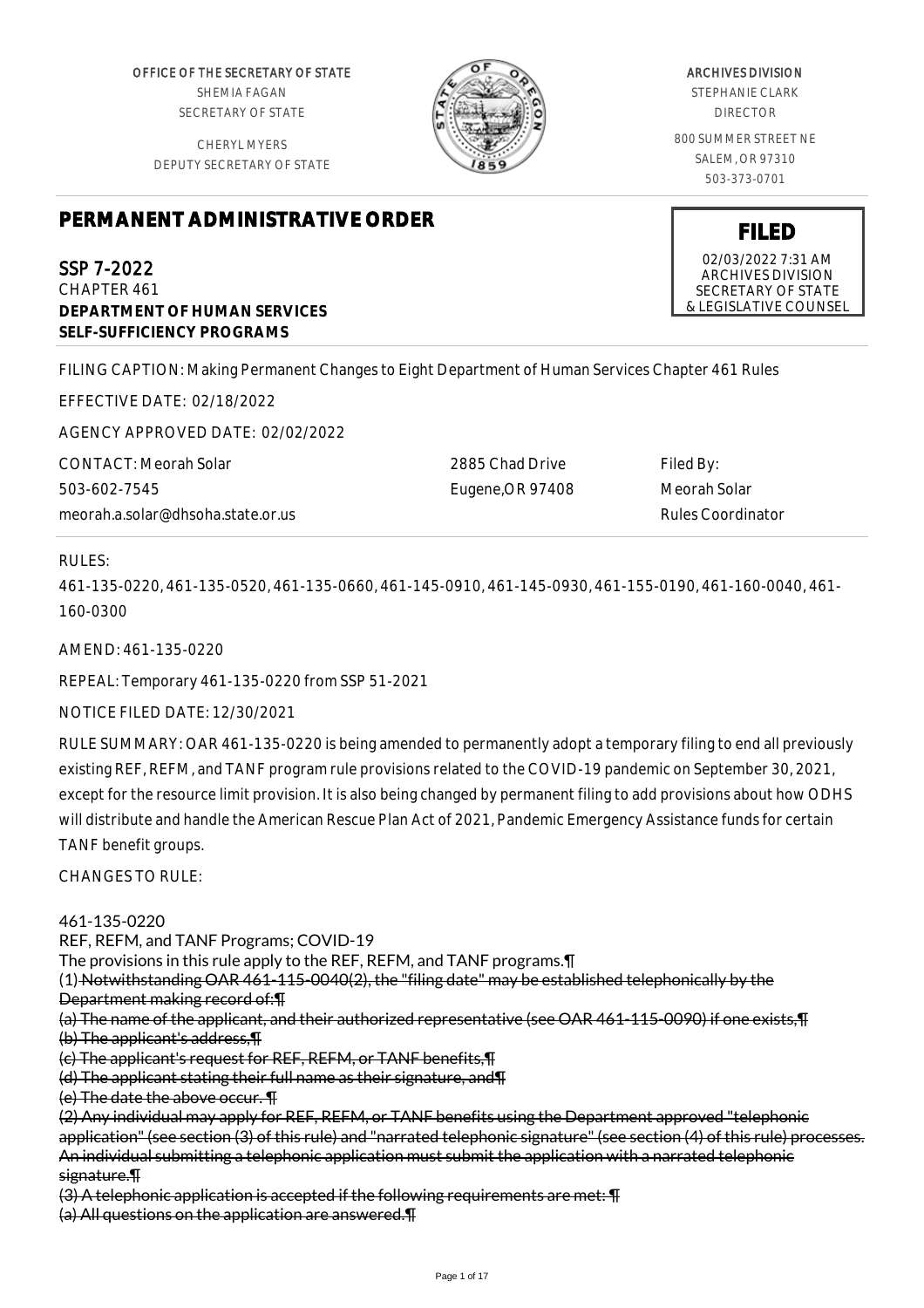(b) All information necessary to determine eligibility (see OAR 461-001-0000) and benefit amount is provided for each individual in the filing group (see OAR 461-110-0310). ¶

(c) The applicant or their authorized representative provides a narrated telephonic signature as defined in this rule. ¶

(4) A narrated telephonic signature is accepted for an application for REF, REFM, or TANF benefits if the following requirements are met:¶

(a) The "Your Rights and Responsibilities" form is reviewed and sent to the mailing address of the applicant.¶

(b) The following sections at the end of the application form are reviewed and sent to the mailing address of the applicant:¶

(A) "Information about cash benefits,"¶

(B) "Information about TANF program penalties,"¶

(C) "Information about all programs," and¶

(D) "Information about your rights and responsibilities." ¶

(c) The "Cooperating with Child Support Enforcement" form, is reviewed, including the good cause for noncooperation with Child Support section, and sent to the mailing address of the applicant.¶

(d) The "Your Rights and Responsibilities While in JOBS, JOBS Plus, and Refugee Employment Services" form is sent to the mailing address of the applicant.

(e) The applicant or their authorized representative affirms that they:¶

(A) Have heard and understand their rights and responsibilities; ¶

(B) Agree to their rights and responsibilities;¶

(C) Have given true, correct, and complete information to the Department; and¶

(D) States their full name as their signature.¶

(f) The Department makes record of the narrated telephonic signature.¶

(5) The Department determines eligibility at least once every six months when telephonic application and narrated telephonic signature are used.¶

(6) The Department amends the resource limit for the REF, REFM, and TANF programs (see OAR 461-160- 0015(6) and (8)), as follows:¶

(a) \$2,500 for a need group (see OAR 461-110-0630) with every caretaker relative (see OAR 461-001-0000) serving an intentional program violation (see OAR 461-195-0601). ¶

(b) \$10,000 for new applicants and all other need groups (see OAR 461-110-0630).¶

(72) In the REF program, notwithstanding the provisions in OAR 461-190-0211(1)(d) and (8), the Department may authorize payments, to be made through partner agencies, for housing, utilities, and other emergency expenses for individuals who are within 60 months of being granted an eligible noncitizen status as defined in OAR 461-

120-0125(5). Eligibility for payments are subject to the following requirements:¶

(a) Individuals are not eligible for payments if they:¶

(A) Are currently enrolled in the Matching Grant program.¶

(B) Have received any other subsidized payment for the same expense for the same month.¶

(b) The income of the financialAmerican Rescue Plan Act of 2021, Pandemic Emergency Assistance funds allotted to the Department shall be distributed in a one-time payment to TANF benefit groups (see OAR 461-110-07530) must have been negatively affected by COVID-19.as follows:¶

(ca) The gross income of the financial group shall not exceed 250 percent of the federal poverty level as listed OAR 461-155-0180. ¶

(d) The resource limit of the financial group must meet section (6) of this rule. payment shall be issued in the same method as the TANF benefit.¶

(eb) The sum of all assistance payments under this section must not exceed \$2500 per filing group (see OAR 461- 110-0430). ¶

(f) Payments shall be made through partner agencies designated by the Department and are subject to availability of funding.¶

(8) The following provisions apply to individuals issued an immigration status listed under OAR 461-120-0125(5) between April 1, 2019 and May 31, 2020:¶

(a) The eight-month program eligibility limit stated in payment is limited to groups eligible for TANF for the month of September 2021 whose eligibility (OAR 461-135-0090(4), OAR 461-135-0930(3) and (6), and OAR 461-195- 0621(4)(c) is extended to January 31, 2021, provided:¶

(A) All other financial and non-financial eligibility requirements for REF are met, and001-0000) was determined and authorized by November 1, 2021.¶

(Bc) The income or employability of the financial group was negatively affected by COVID-19. The (b) A filing group that establishes a filing date (see OAR 461-115-0040) between December 1, 2020 and December 31, 2020, shall receive REF benefits for the mpayment amount is determined based on ths of October and November 2020 if:¶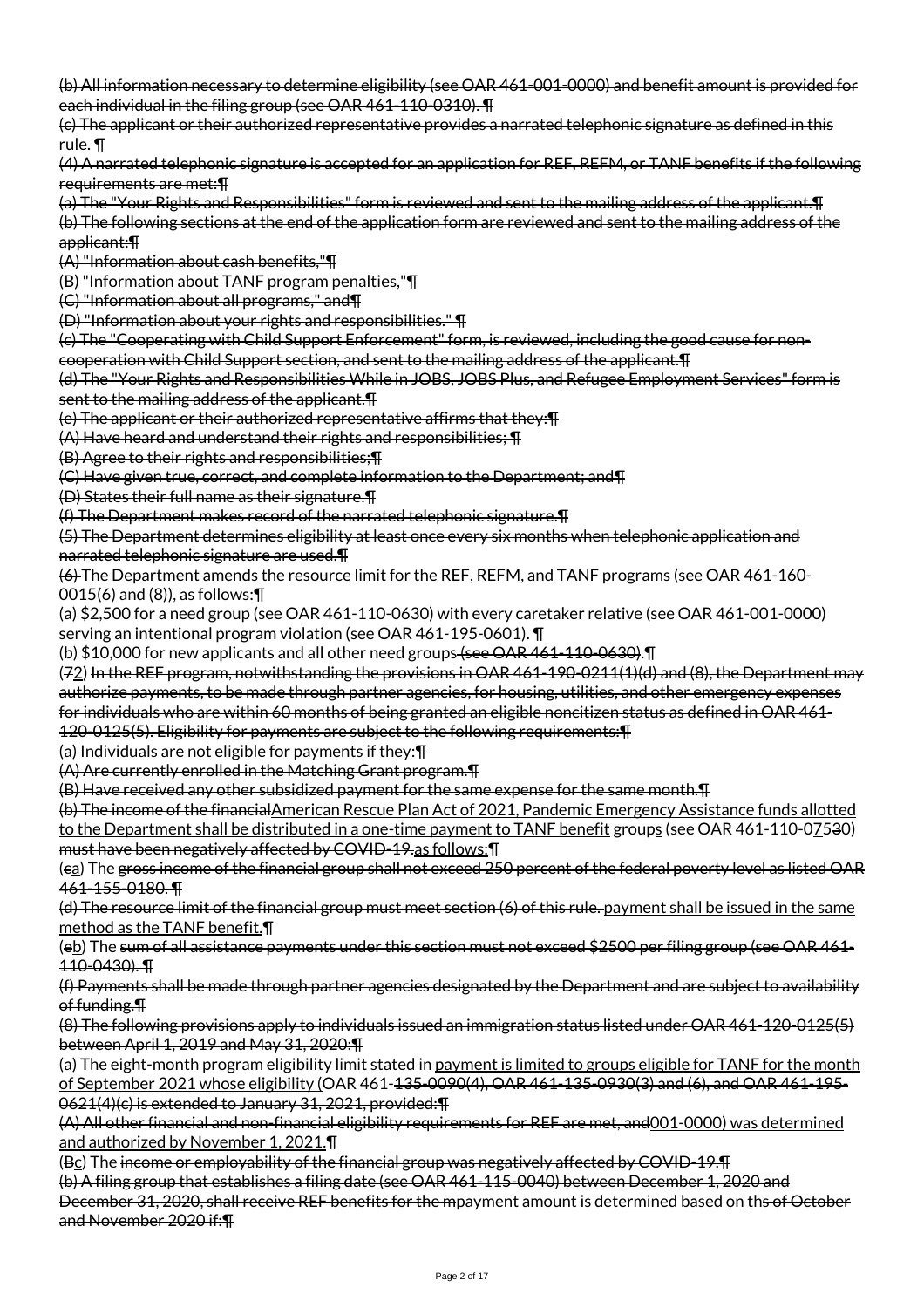(A) All financial and non-financial eligibility requirements for REF are met for the months of October and November 2020,¶

(B) The filing group did not already receive REF benefits for October and November 2020, and¶ (C) The filing group was not in a Matching Grant Program during the moe available funds and the total number of eligible benefit groups.¶

(d) Paymenths of October and November 2020.¶

(c) REF benefits shall be categorized as client errorare not subject to overpayment (see OAR 461-195-0501) for any month in which both REF benefits and unemployment compensation benefits (see OAR 461-145-0550) werand shall not be included in any overpayment calculation.¶

(e) All funds shall be issued. A in Noverpayment created under this provision will be handled in accordance with OAR 461-195-0301 to OAR 461-195-0350mber 2021, on a date determined by the Department, with no remaining funds available.

Statutory/Other Authority: ORS 409.050, 411.060, 411.070, 411.083, 412.006, 412.049, 412.064 Statutes/Other Implemented: ORS 409.010, 411.060, 411.070, 411.081, 411.083, 411.087, 412.006, 412.049, 412.064, 45 CFR 206.10, 45 CFR 400.155, 45 CFR 261.11, 45 CFR 260.31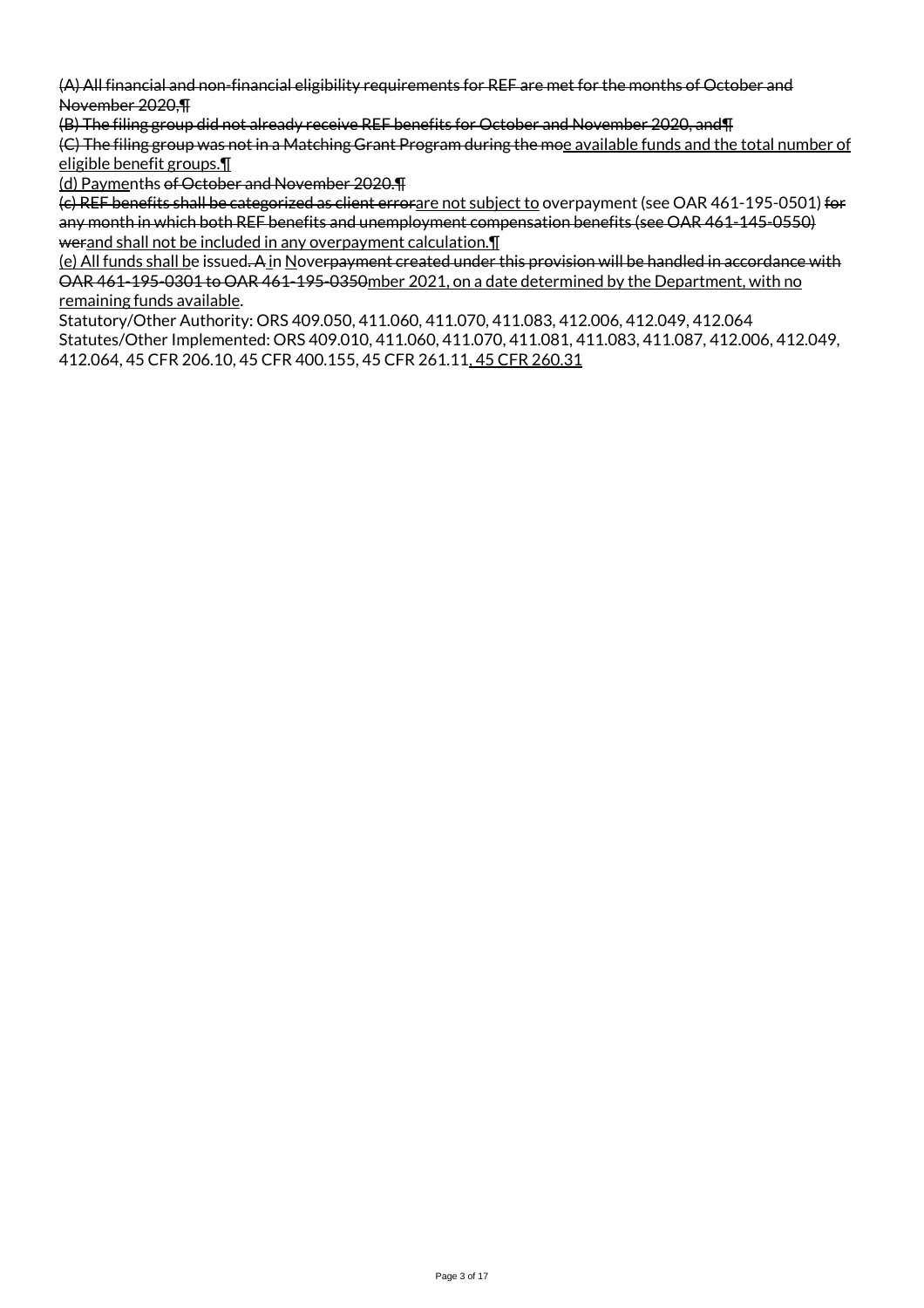# AMEND: 461-135-0520

REPEAL: Temporary 461-135-0520 from SSP 76-2021

NOTICE FILED DATE: 12/30/2021

RULE SUMMARY: OAR 461-135-0520 is being amended to establish, in permanent rule, the new 36-month period that applies to able-bodied adult without dependents (ABAWDs) for the SNAP program, which begins January 1, 2022; and that there are no "SNAP time limit areas" in Oregon through September 30, 2022, for ABAWDs. It is also being amended to correct the name of the SNAP Employment and Training program.

CHANGES TO RULE:

# 461-135-0520

# Time Limit and Special Requirements for ABAWD; SNAP ¶

This rule establishes the time limit and special requirements for receipt of SNAP benefits for certain adults.¶ (1) Unless the context indicates otherwise, the following definitions apply to rules in OAR chapter 461:¶ (a) "Able-bodied adult without dependents (ABAWD)" means an individual 18 years of age or over, but under the age of 50, without dependents. For the purpose of this definition, "without dependents" means there is no child (see OAR 461-001-0000) under the age of 18 years in the filing group (see OAR 461-110-0310 and 461-110- 0370).¶

(b) "SNAP time-limit areas" means areas of Oregon in which the limitation on eligibility (see OAR 461-001-0000) for SNAP benefits for ABAWD in section 6(o)(2) of the Food and Nutrition Act of 2008 (7 U.S.C. 2015(o)(2)) applies. There are no "SNAP time-limit areas" in Oregon during October 1, 2020 to September 30, 20242. T (c) "SNAP time-limit exempt areas" means areas of Oregon in which the limitation on eligibility for SNAP benefits contained in section 6(o)(2) of the Food and Nutrition Act of 2008 (7 U.S.C. 2015(o)(2)) does not apply per a waiver approved by the United States Department of Agriculture. "Exempt areas" are all counties in Oregon during October 1, 2020 to September 30, 20242. T

(2) Except as provided otherwise in this rule, an ABAWD who resides in one of the SNAP time-limit areas (see section (1) of this rule) is ineligible to receive food benefits as a member of any household after the individual received food benefits for three countable months (see section (3) of this rule) during January 1, 20<del>1922</del> to December 31, 20244.¶

(3) "Countable months" means months within the 36-month period of January 1, 201922 to December 31, 20214 in which an individual as a member of any household receives SNAP benefits in Oregon or in any other state, unless at least one of the following applies:¶

(a) Benefits were prorated for the month.¶

(b) The individual was exempt from the SNAP time limit for any part of the month for any of the following reasons:¶

(A) The individual resided for any part of the month in one of the SNAP time-limit exempt areas (see section (1) of this rule).¶

(B) The individual was pregnant.¶

(C) A child under the age of 18 years joined the filing group.¶

(D) The individual met the criteria under OAR 461-130-0310(3)(a) or (b).¶

(c) The individual participated in one or more of the activities in paragraphs (A) to (D) of this subsection for 20 hours per week averaged over the month. For purposes of this rule, 20 hours per week averaged monthly means 80 hours per month. (Activities may be combined in one month to meet the 20 hours per week averaged monthly requirement.)¶

(A) Work for pay, in exchange for goods or services, or unpaid work as a volunteer.¶

(i) Work in exchange for goods and services includes bartering and in-kind work.¶

(ii) Unpaid or voluntary work hours must be verified by the employer.¶

(iii) For self-employed individuals, countable income after deducting the costs of producing income (as described in OAR 461-145-0930(5)) must average at least the federal minimum wage times 20 hours per week.¶

(B) Participate in a program under the Workforce Investment Act of 1998, Pub. L. No. 105-220, 112 Stat. 936 (1998).¶

(C) Participate in a program under section 236 of the Trade Act of 1974, Pub. L. 93-618, 88 Stat. 2023, (1975) (19 U.S.C. 2296).¶

(D) Comply with the eSNAP Employment and tTraining program requirements described in OAR 461-001-0020, 461-130-0305, and 461-130-0315. Work search activities must be combined with other work-related activities to equal 20 hours per week and may not exceed 9 hours per week.¶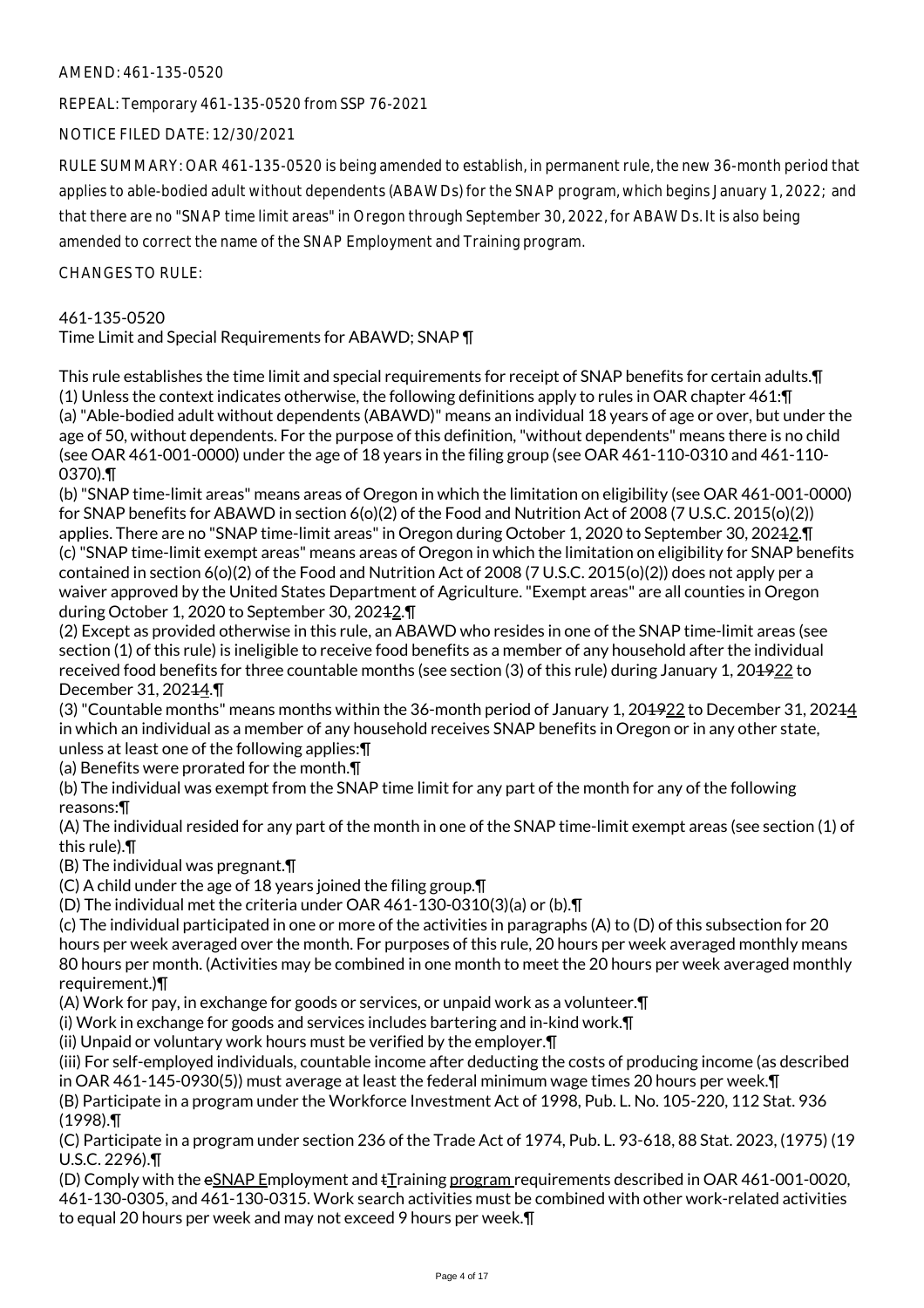(d) The individual complied with the Workfare requirements in OAR 461-190-0500.¶

(4) An ABAWD must submit evidence to the Department within 90 days following the month they received the countable month to show they were exempt or met the 80 hour activity requirement..¶

(5) An ABAWD who is ineligible under section (2) of this rule but otherwise eligible may regain eligibility if the requirements of subsections (a) or (b) of this section are met. ¶

(a) The individual becomes exempt under subsection (3)(b) of this rule. Eligibility regained under this subsection begins on the date the individual files a new application and continues as long as the individual is exempt and is otherwise eligible. If not eligible on the filing date (see OAR 461-115-0040), eligibility begins the date all other eligibility requirements are met.¶

(b) The individual, during a consecutive 30-day period during which the individual is not receiving SNAP benefits, meets the requirements of subsection (3)(c) or (3)(d) of this rule.¶

(A) Eligibility regained under this subsection begins on the date the individual files a new application and continues as long as the individual meets the requirements of subsection (3)(c) or (3)(d) of this rule and is otherwise eligible. If not eligible on the filing date, eligibility begins the date all other eligibility requirements are met.¶

(B) There is no limit to how many times an individual may regain eligibility under this subsection during January 1, 204922 to December 31, 20244.

(c) See OAR 461-180-0010 to add an individual to an open SNAP case after the individual has regained eligibility under this section.¶

(6) An individual who regains eligibility under section (5) of this rule and later fails to comply with the participation requirements of subsection (3)(c) or (3)(d) of this rule may receive a second set of food benefits for three consecutive countable months. The countable months are determined as follows:¶

(a) If the individual stopped participation in a work program, countable months start when the Department notifies the individual they are no longer meeting the work requirement.¶

(b) If the individual stopped participation in a work program, countable months start when the individual notifies the Department they are no longer meeting the work requirement.¶

(c) If a change occurred which results in an individual becoming subject to the time limit in section (2) of this rule and the change was required to be reported under rules in OAR chapter 461, division 170, the countable months start when the change occurred.¶

(d) If a change occurred which results in an individual becoming subject to the time limit and the change was not required to be reported under rules in OAR chapter 461, division 170, countable months start when the Department notifies the individual they must meet the work requirement.¶

(e) An individual may only receive benefits without meeting the requirements of subsection (3)(c) or (3)(d) of this rule for no more than a total of six countable months during January 1, 20<del>1922</del> to December 31, 20244. T (7) This space is reserved for the use of discretionary exemptions, granted by the Food and Nutrition Service, for

ABAWDs residing in certain SNAP time-limit areas who are at risk of having their benefits closed or reduced. Beginning April 1, 2020 to September 30, 20242, the Department is not granting discretionary exemptions.  $\P$ (8) An ABAWD involved in the activities specified in subsection (3)(c) or (3)(d) of this rule or an activity listed in the individual's case plan (see OAR 461-001-0020) is eligible for support service payments necessary for transportation and other costs related to completing the activity as allowed by OAR 461-190-0360.

Statutory/Other Authority: ORS 409.050, 411.060, 411.070, 411.121, 411.816

Statutes/Other Implemented: 7 USC 2015, 7 USC 2029, 7 CFR 273.7, 7 CFR 273.24, ORS 409.010, 409.050, 411.060, 411.070, 411.121, 411.816, 411.825, 411.837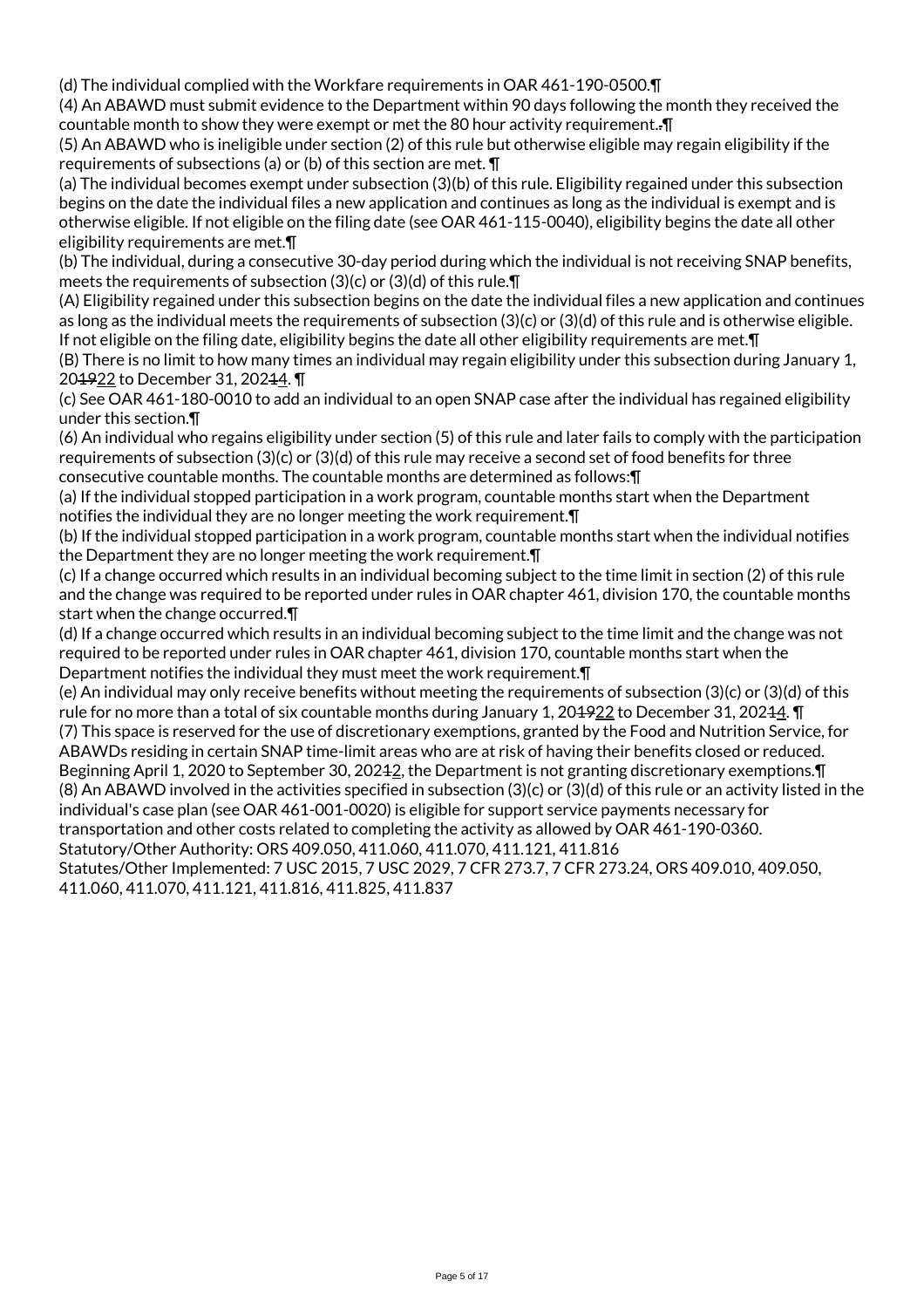AMEND: 461-135-0660

REPEAL: Temporary 461-135-0660 from SSP 75-2021

NOTICE FILED DATE: 12/30/2021

RULE SUMMARY: OAR 461-135-0660 is being changed to permanently adopt the correction of a rule reference and to substitute month-specific language for Department certification period extensions, Interim or Mid-Certification Periodic Reports, and interviews with general language.

CHANGES TO RULE:

461-135-0660

SNAP; COVID-19

The provisions in this rule apply to the SNAP program.¶

(1) The Department suspends the following rule sections regarding the SNAP program as provided in this rule:¶ (a) OAR 461-115-0230(3), and¶

(b) OAR 461-135-0520(2) and (6).¶

(2) The Department amends the following rules and rule sections regarding the SNAP program as provided in this rule:¶

(a) OAR 461-115-0020(2),¶

(b) OAR 461-115-0450(1) and (2),¶

(c) OAR 461-135-0570(3), and¶

(d) OAR 461-170-0102.¶

(3) Per the Families First Coronavirus Act, Title 3, Section 2301:¶

(a) SNAP time limit work requirements for ABAWDs (see OAR 461-135-0520) are temporarily waived.¶

(b) ABAWDs will not be subject to earning countable months (see OAR 461-135-0520). ¶

(4) An individual who the Department has determined is mandatory (see OAR 461-130-0305) will be granted "good cause" (see OAR 461-130-0327) if the reason for not accepting employment or for leaving a job was due to the individual's concerns regarding their health due to the COVID-19 pandemic. ¶

(5) Notwithstanding OAR 461-115-0450, and beginning March 2020, the Department may extend a certification period (see OAR 461-001-0000) before the certification period ends:. I

(a) Not to exceed 6 months, when the certification period ends in the months of March, April, May, or June of 2020.¶

(b) When the certification period ends in October or November 2020:¶

(A) The certification period is extended to April 30, 2021, for a filing group with a certification period of 12 or fewer months.¶

(B) TThe Department's Central Office shall determine the length of the certification period is extended to October 31, 2021, for a filing group with a certification period of 24-months.¶

(c) When the Mid-Certification Review is due in the months of October, November or December 2020, the Department waives the requirement to submit the Review and:¶

(A) Thsion, criteria for selection, and select the cases whose certification period isare extended to October 31, 2022 and the Mid-Certification Review is due in October 2021, for a filing group with a Review due in October or November 2020.¶

 $(B)$  The. $\P$ 

(b) Selection for certification period is extended to December 31, 2022 and the Mid-Certification Review is due in December 2021, for a filing group with a Review due in December 2020.¶

(d) When the certification period ends in December 2020:sion is not a hearable issue.¶

(A6) The certification period is extended to June 30, 2021 for a filing group with a certification period of 12 or fewer months.¶

(B) The certification period is extended to December 31, 2021 for a filing group with a certification period of 24 months.¶

(e) When the certification period ends in the months of February or March 2021 and the certification period of the filing group has not been previously extended by the Department: TH

(A) Not to exceed 6 months when the only countable income is TANF program benefits or TANF program benefits and Social Security benefits.¶

(B) Not to exceed 12 months when the only countable income is Social Security benefits.¶

(f) When the certification period ends in the month of June 2021, the certification period of the filing group has not been previously extended by the Department, and the filing group is not Job Participation Incentive (see OAR 461-135-1260) eligible.¶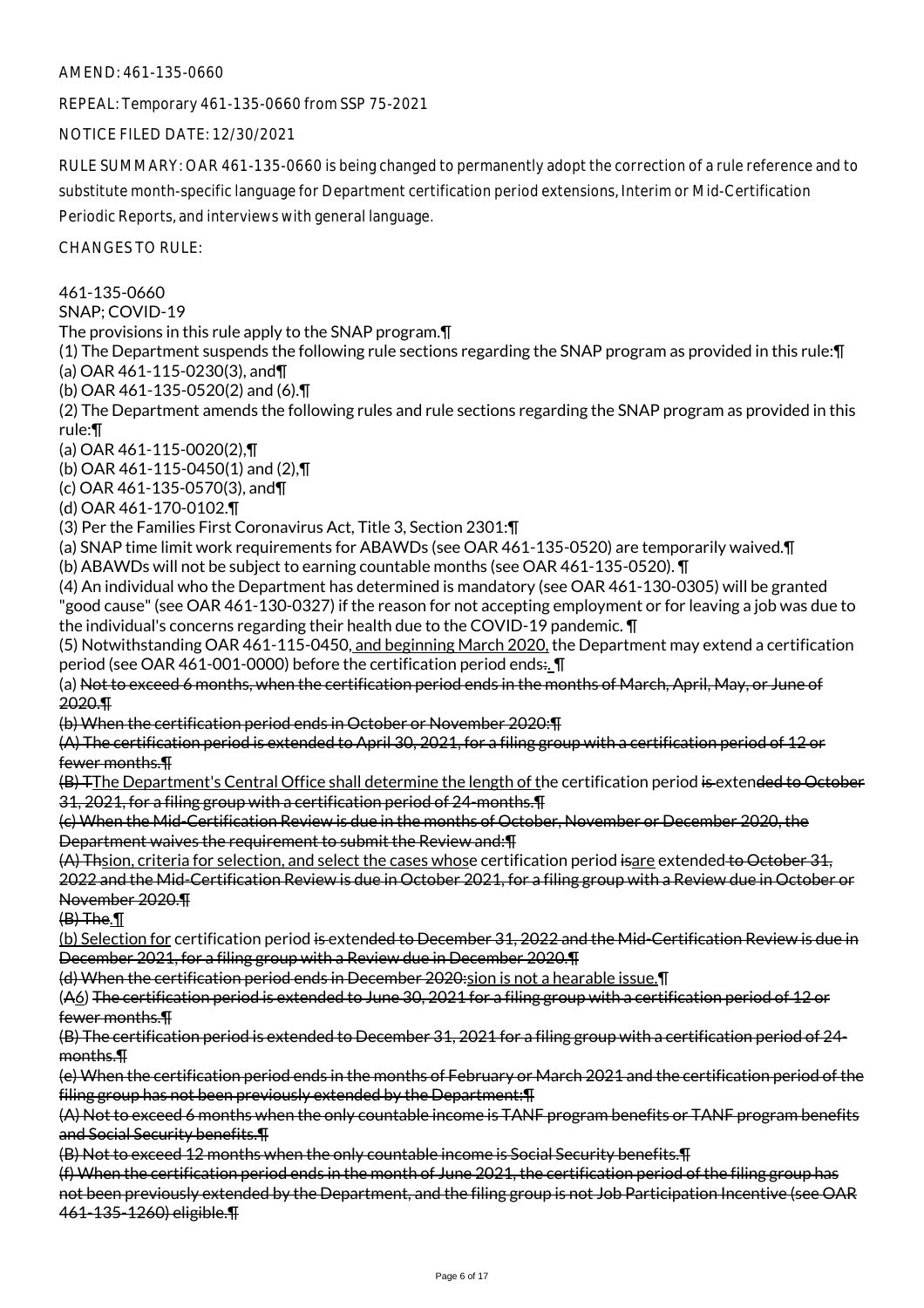(g) When the certification period ends in the month of October 2021, the certification period of the filing group has not been previously extended by the Department, the filing group is not Job Participation Incentive (see OAR 461-135-1260) eligible, the filing group is not in Transitional Benefits Alternative (see 461-135-0506), and meets one of the following:¶

(A) The only countable (see OAR 461-001-0000) income is TANF program benefits, SSI (see OAR 461-145-0510), Social Security Benefits (see OAR 461-145-0490), or Social Security Death Benefit (see OAR 461-145-0500).¶ (B) The countable income of the financial group is less than 25 percent of the Federal Poverty Level (see OAR 461- 155-0180).¶

(C) The group completed a renewal for a medical program maintained in the ONE system between August 1, 2021 and September 15, 2021, with a countable income of less than 130 percent of the Federal Poverty Level.¶

(D) The group was determined eligible for a Chapter 461 program maintained in the ONE system between August 1, 2021 and September 15, 2021, with a countable income of less than 130 percent of the Federal Poverty Level.¶ (6) Notwithstanding OAR 461-170-0102, the Department waives the requirement to submit anNotwithstanding OAR 461-170-0102, and beginning March 2020, the Department may waive the requirement to submit an

"Interim Change Report" or a "Mid-Certification Review" in order to continue receiving benefits: ¶ (a) The Department's Central Office shall determine the criteria for selection and select the cases whose "Interim Change Report" or a "Mid-Certification Review" in order to continue receiving benefits: are waived. I

(ab) When the Interim Change Report or Mid-Certification Review is due in the months of March, April, May, or June of 2020.¶

(b) When the Interim Change Report is due in the months of October, November, or December of 2020Selection for waiver is not a hearable issue.¶

(7) Emergency allotments (supplements) are permitted through USDA waiver under Families First coronavirus Response Act of 2020. The Department may issue an emergency allotment of SNAP benefits for any months approved for an emergency allotment by the Food and Nutrition Service, with the following limitations:¶ (a) The emergency allotment does not change the benefit level, calculated under OAR 461-160-0400, for the benefit group (see OAR 461-110-0750).¶

(b) The emergency allotment shall be issued on a date determined by the Department, not subject to OAR 461- 165-0100.¶

(c) Beginning April 2020, and except as provided in paragraphs (A) and (B) of this subsection, the amount of the emergency allotment shall be the difference between the benefit level calculated under OAR 461-160-0400 and the maximum Payment Standard for the number of individuals in the benefit group. If there is no difference, no emergency allotment shall be issued. ¶

(A) Beginning April 2021, if the difference calculated equals an amount less than \$95, the amount emergency allotment shall be \$95.¶

(B) Beginning May 2021, if the benefit level calculated under OAR 461-160-0400 of a benefit group is \$0, no emergency allotment shall be issued.¶

(d) When the Food and Nutrition Service makes a change that ends, reduces, or suspends the emergency allotment:¶

(A) No decision notice (see OAR 461-001-0000) is required. The Department is not required to mail a notice of intended action.¶

(B) The Department shall publicize the change using one or more of the following methods: ¶

(i) Informing the public through the news media.  $\P$ 

(ii) Placing posters in the offices that serve affected individuals, in the locations where SNAP is issued, and at other sites frequented by individuals receiving SNAP. ¶

(iii) Mailing a general notice to the households of affected recipients.¶

(e) Excepting an overpayment (see OAR 461-195-0501), there is no right to hearing to dispute emergency allotment and no right to continuing benefits.¶

(8) For applications with a filing date (see OAR 461-115-0040):¶

(a) E established fromon or after March 23, 2020 to December 31, 2021, the Department -

(a) May waives the requirement under OAR 461-115-0020 section (1) to meet the interview requirements in order to complete the application process, and T

(b) Established from March 23, 2020 to December 31, 2021, the Department.¶

(b) May suspends the requirement under OAR 461-115-0230(3)(b) to grant a face-to-face interview at the applicant's request.¶

(c) The provisions in this section are retroactively effective for applications with a filing date of March 23, 2020, and after.¶

(9) Retroactively effective January 16, 2021: In addition to the provisions under section (3) of OAR 461-135- 0570, to be eligible for SNAP benefits, a student of higher education (see OAR 461-135-0570) may also meet the requirements of one of the following subsections:¶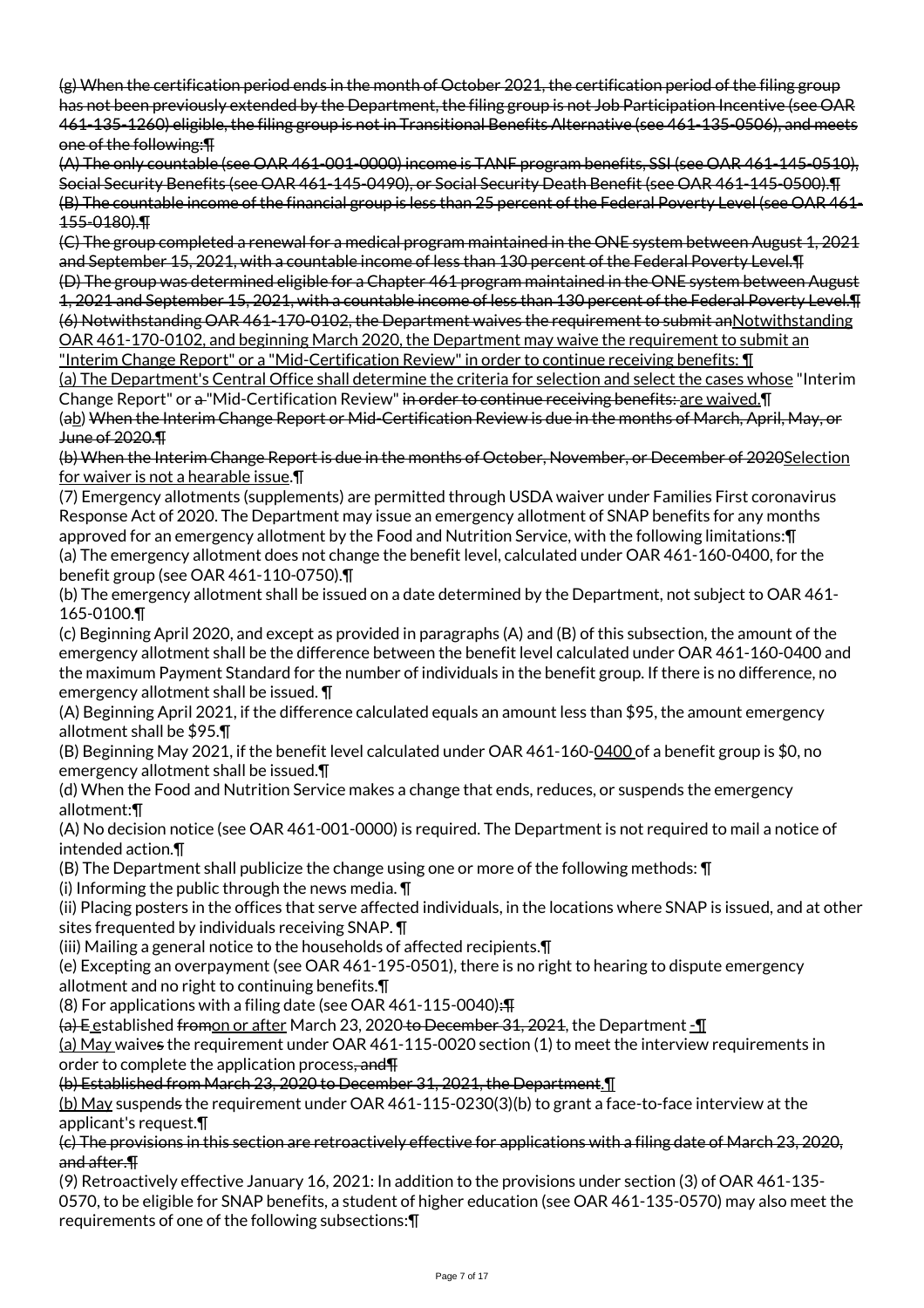(a) The student of higher education is eligible to participate in state or federally funded work study program during the regular school year.¶

(b) The student of higher education has an Expected Family Contribution (EFC) of \$0 in the current academic year, as determined through the Free Application for Federal Student Aid (FAFSA). ¶

(10) The provisions-- ¶

(a) Listed in sections (3) and (4) of this rule end on the last day of the month in which the public health emergency declaration made by the Secretary of Health and Human Services under section 319 of the Public Health Service Act based on an outbreak of coronavirus disease 2019 (COVID-19) is lifted.¶

(b) Listed in section (9) of this rule end 30 days after the day upon which the public health emergency declaration made by the Secretary of Health and Human Services under section 319 of the Public Health Service Act based on an outbreak of coronavirus disease 2019 (COVID-19) is lifted.

Statutory/Other Authority: ORS 411.060, 411.070, 411.121, 411.816, ORS 409.050

Statutes/Other Implemented: ORS 409.010, ORS 411.060, 411.070, 411.121, 411.816, 411.825, 411.837, 7 USC 2015, 7 USC 2029, 7 CFR 273.7, 7 CFR 273.24, Pub. L. 116-127, ORS 409.050, 7 CFR 273.10, 7 CFR 273.14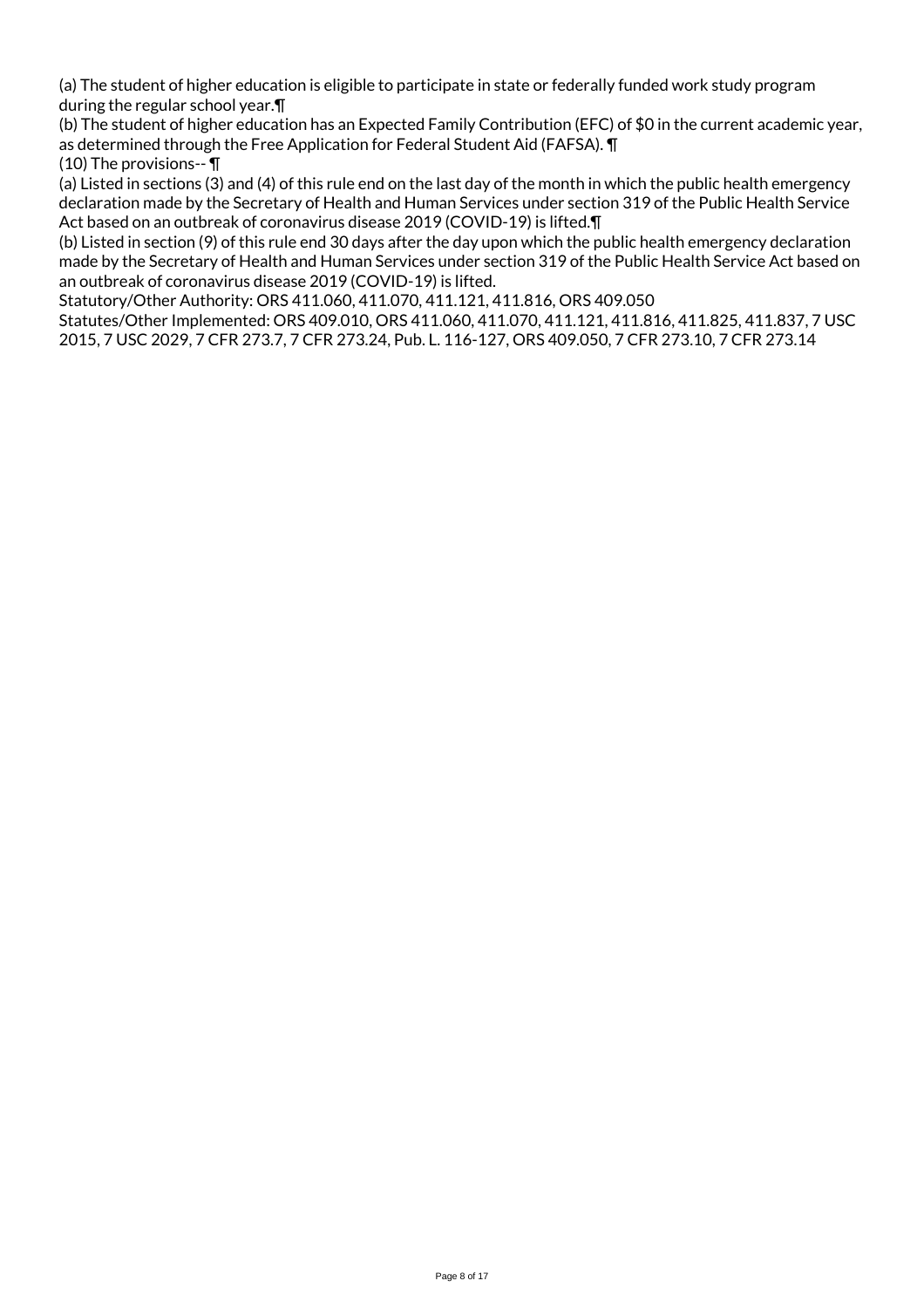# AMEND: 461-145-0910

# NOTICE FILED DATE: 12/30/2021

RULE SUMMARY: OAR 461-145-0910 is being amended to place in permanent rule, current temporary rule provisions. These amendments add information about how countable self-employment income is determined with a reference to the rule that explains the determination in detail and make clear that providers considered an employee of an Aging and People with Disabilities, Office of Developmental Disabilities Services, or Oregon Health Authority benefit recipient are not self-employed.

 $CHANGESTORUIF$ 

#### 461-145-0910

Self-Employment; General; Not OSIP, OSIPM, or QMB ¶

(1) Self-employment income is income resulting from an individual's business, trade, or profession, rather than from a salary or wage paid by an employer. An individual is considered self-employed if the individual meets the criteria in sections (2) or (3) of this rule. Except as noted in section (3) of this rule when an individual has established a corporation, determine if the individual is self-employed according to section (2) of this rule. If the individual has more than one self-employment business, trade, or profession, the income from each is determined separately.¶

(2) Except as provided in OAR 461-145-0250(1), an individual is self-employed for the purposes of this division of rules if the individual meets the requirements of one or more of (a), (b), or (c):¶

- (a) Files taxes as self-employed for their business on their personal taxes.¶
- (b) Is considered an independent contractor by the business.¶
- (c) Meets all the following criteria:¶

(A) Is not required by the business to complete an IRS W-4 form;¶

- (B) Is not required to pay federal income tax or FICA payments from their paycheck(s);¶
- (C) Liability or worker's compensation insurance for the individual is not paid by the business;¶
- (D) Meets at least one of the following:¶
- (i) Creates or provides the products or services they sell, or¶
- (ii) Sets the price for the products or services they sell;¶
- (E) Is responsible for the business expense and losses; and¶
- (F) Receives profits from the business.¶
- (3) Notwithstanding section (2) of this rule:¶

(a) Homecare Workers (see OAR 411-031-0020) paid by the Department are not self-employed.¶

(b) Providers considered an employee of an Aging and People with Disabilities, Office of Developmental Disabilities Services, or Oregon Health Authority benefit recipient, such as Independent Choices Program (see OAR 411-030-0100) providers, Personal Support Workers (see OAR 411-375-0000), and Personal Care Attendants (see OAR 410-172-0810) are not self-employed.¶

(c) Child care providers (see OAR 461-165-0180) paid by the Department, adult foster home providers (see OAR 411-050-0602) paid by the Department, realty agents, and individuals who sell plasma, redeem beverage containers, pick mushrooms for sale, or engage in similar enterprises are considered to be self-employed.¶

(4) In the ERDC, REF, SNAP, and TANF programs, self-employment income is counted prospectively to determine eligibility (see OAR 461-001-0000) as follows:¶

(a) Self-employment income is annualized when it is:¶

(A) Received during less than a 12-month period but is intended as a full year's income.¶

(B) From a business that has operated for a full year and the previous year is representative of what the income and costs will be during the budget month.¶

(b) Except in the ERDC program, self-employment income is treated as anticipated income when a financial group (see OAR 461-110-0530) begins self-employment and is unable to determine what the income and costs will be during the budget month.¶

(5) In the REFM program:¶

(a) Self-employment income is counted only if received in the month of application.¶

(b) If self-employment income counted in the month of application puts the applicant over the income limits for REFM, the income is calculated according to section (4) of this rule.¶

(6) When determining the amount of countable (see OAR 461-001-0000) self-employment income, use gross receipts and sales, including mileage reimbursements, before coststhe Department follows OAR 461-145-0930. Statutory/Other Authority: ORS 409.050, 411.060, 411.070, 411.404, 411.816, 412.006, 412.049, 413.085,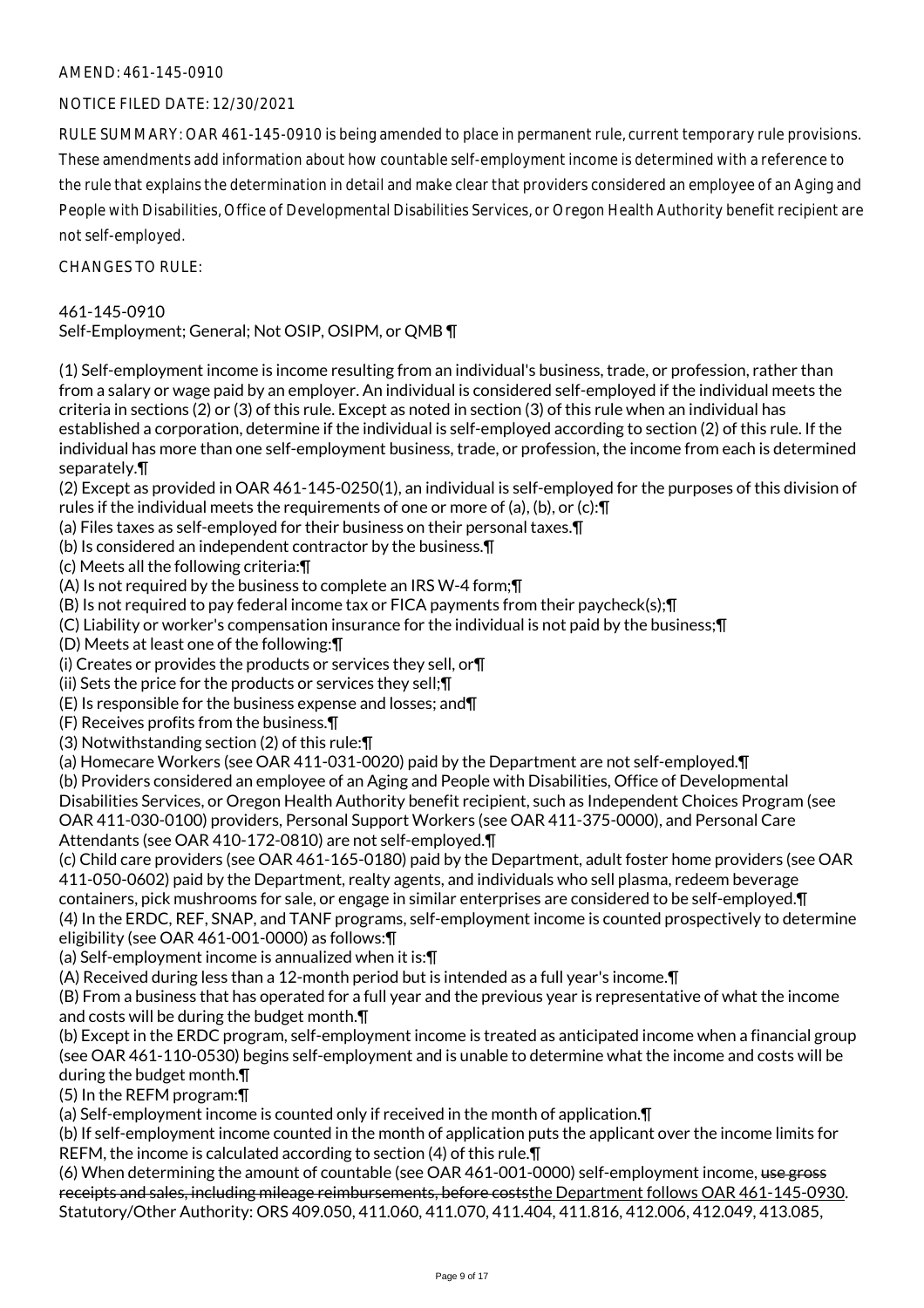414.685 Statutes/Other Implemented: ORS 409.010, 409.050, 411.060, 411.070, 411.404, 411.816, 412.006, 412.049, 413.085, 414.685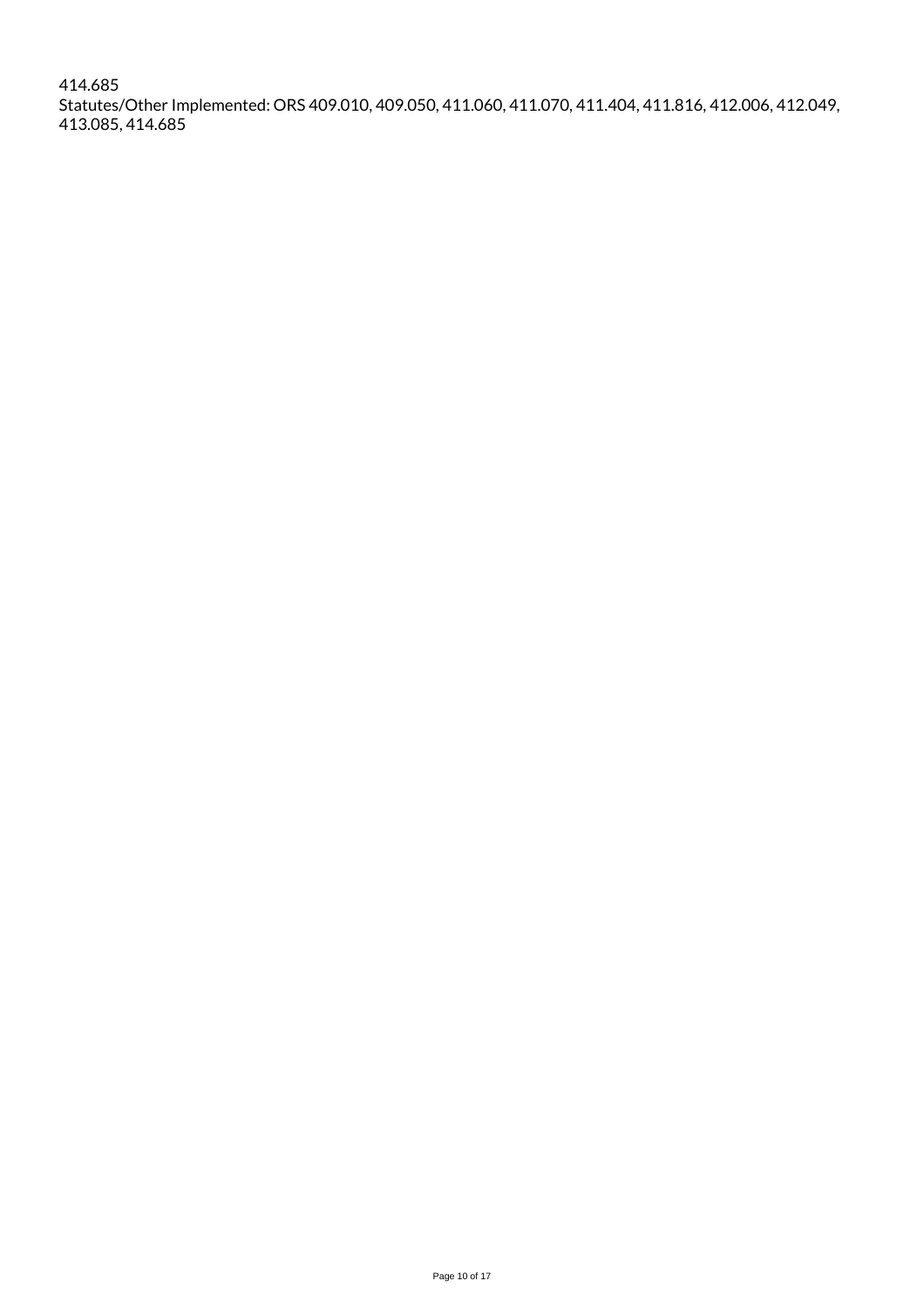#### AMEND: 461-145-0930

REPEAL: Temporary 461-145-0930 from SSP 51-2021

NOTICE FILED DATE: 12/30/2021

RULE SUMMARY: OAR 461-145-0930 is being amended to adopt rule changes which align the rule with current Department policy regarding self-employment cost exclusion or deductions. It is also being amended to distinguish for the ERDC program how self-employment costs are treated for program eligibility, which does not allow deductions, from how self-employment costs are treated when determining ERDC copay and hours, which does allow deductions. It is also being amended to make the general Department provisions regarding self-employment countable income clearer.

CHANGES TO RULE:

#### 461-145-0930

Self-Employment; Determination of Countable Income ¶

This rule explains how different programs exclude andor deduct costs from self-employment gross sales and receipts to determine countable (OAR 461-001-0000) income from self-employment.¶

(1) The Department initially determines gross self-employment income, totaling gross sales and receipts, including mileage reimbursements, minus any returns and allowances (before excluding or deducting any costs). The minima (2). Inf the ERDC program, if an individual claims an excludablre are costs permitted under OAR 461-145-0920, at least 50 percent of gross self-employment income is excluded. The maximum exclusion is the total excludable cost under OAR 461-145-0920the Department allows deductions or exclusions from the gross self-employment income in accordance with this rule to determine countable (OAR 461-001-0000) income from selfemployment.¶

(2) In the ERDC program, no costs are deducted or excluded.¶

(3) In the OSIP, OSIPM, and QMB programs, all costs permitted under OAR 461-145-0920 are excluded.¶

(4) In the REF, REFM, and TANF programs, no costs are subtracted (excluded). In

(5) In the SNAP program, if there are any costs permitted under OAR 461-145-0920, there is a deductn exclusion of 50 percent of gross self-employment income.¶

(6) In the DSNAP program, the Department allows all actual costs permitted under OAR 461-145-0920. Statutory/Other Authority: ORS 414.685, ORS 414.826, ORS 329A.500, 409.050, 411.060, 411.083, 411.404, 411.706, 411.816, 412.006, 412.049, 413.085

Statutes/Other Implemented: ORS 414.826, 7 CFR 280.1, ORS 329A.500, 409.010, 411.060, 411.083, 411.404, 411.706, 411.816, 412.006, 412.009, 412.049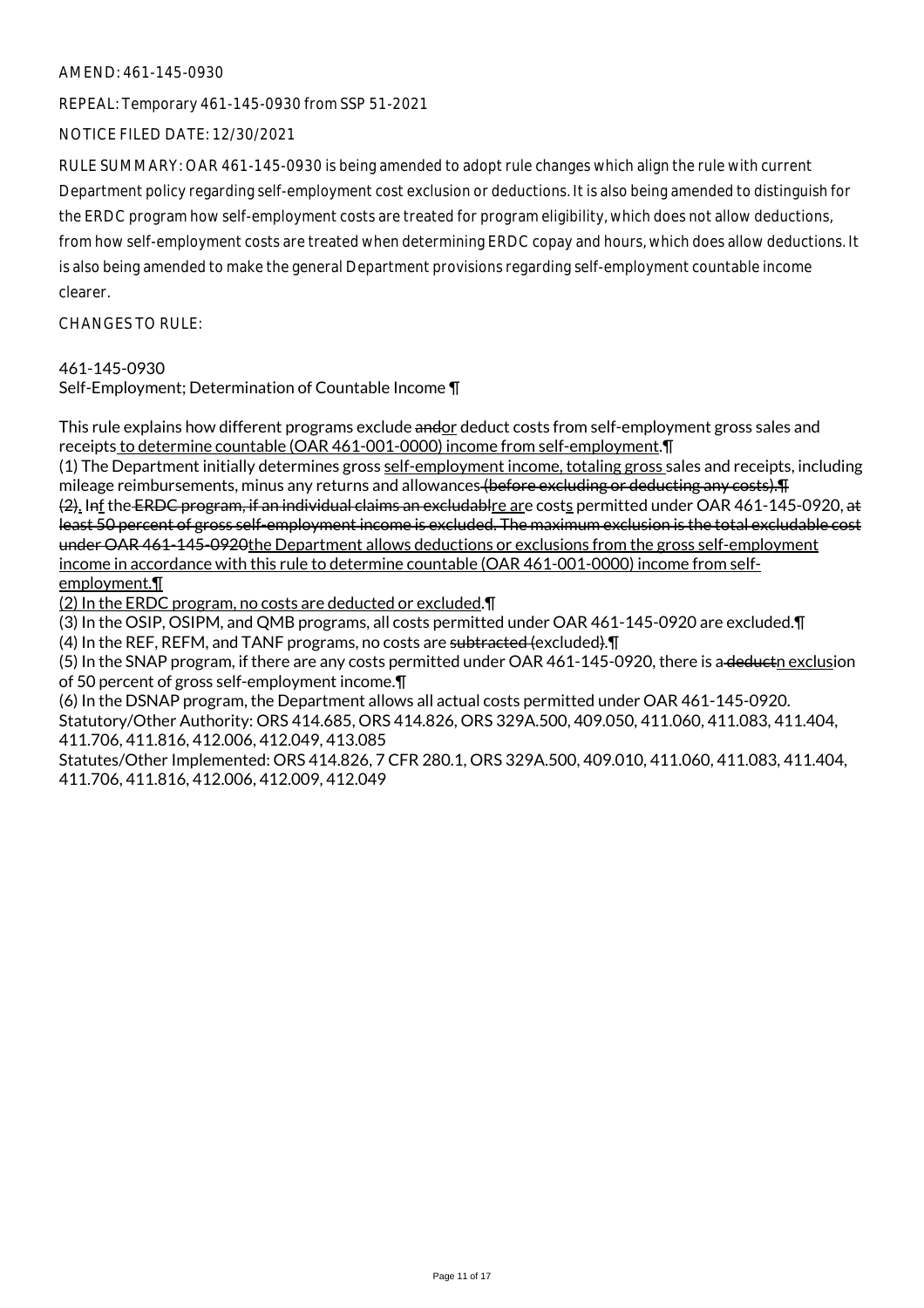#### AMEND: 461-155-0190

#### NOTICE FILED DATE: 12/30/2021

RULE SUMMARY: OAR 461-155-0190 is being amended to align the full-month Disaster SNAP (DSNAP) Payment Standard with adjustments set forth effective October 1, 2021, by the Food and Nutrition Service.

CHANGES TO RULE:

461-155-0190

Income and Payment Standards; SNAP and DSNAP ¶

(1) The monthly SNAP Countable Income Limit is set at 130 percent of the federal poverty level under OAR 461- 155-0180 for the number of individuals in the need group (see OAR 461-110-0630). The monthly SNAP Adjusted Income Limit is set at 100 percent of the federal poverty level under OAR 461-155-0180 for the number of individuals in the need group.¶ (2) The SNAP Payment Standard (Thrifty Food Plan) is:¶ No. in Benefit Group...............Monthly Amount ¶ 1...............................................\$ 250¶ 2................................................459¶ 3................................................658¶ 4................................................835¶ 5................................................992¶ 6................................................1,190¶ 7................................................1,316¶ 8................................................1,504¶ +1...............................................+ 188¶ (3) The full-month Disaster SNAP (DSNAP) Payment Standard is: ¶ No. in Benefit Group...............Monthly Amount¶ 1...............................................\$ 2504¶ 2................................................374459¶ 3................................................535658¶ 4................................................680835¶ 5................................................807992¶ 6................................................9691,190¶ 7................................................1,071316¶ 8................................................1,22504¶ +1...............................................+ 15388¶ (4) The DSNAP Gross Income Limit is set under OAR 461-155-0180 for the number of individuals in the household (see OAR 461-135-0491) group.

Statutory/Other Authority: ORS 409.050, 411.060, 411.070, 411.816

Statutes/Other Implemented: ORS 411.070, 411.816, 411.825, 411.837, ORS 409.010, 409.050, 411.060, 7 CFR 273.1, 7 CFR 273.10, 7 CFR 280.1, H.R. 133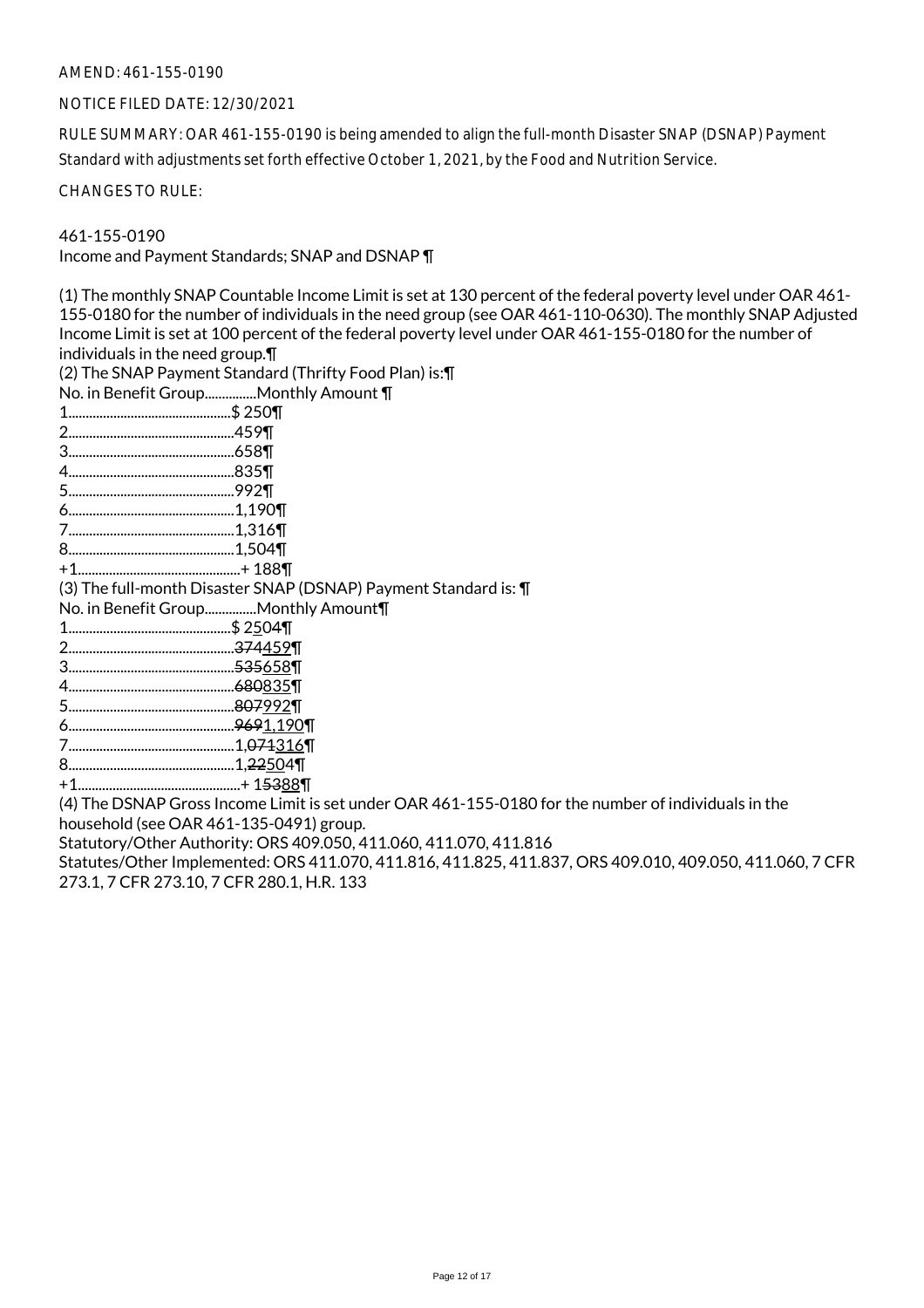# AMEND: 461-160-0040

REPEAL: Temporary 461-160-0040 from SSP 51-2021

NOTICE FILED DATE: 12/30/2021

RULE SUMMARY: OAR 461-160-0040 is being amended to remove the word "client," to expand child care coverage to school hours for children participating in distance learning rather than in-person schooling, and to expand child care coverage when caretakers are working from home when the nature of the work does not allow the caretaker to provide the care without affecting their work. It is also being amended to allow caretakers on authorized medical leave and maternity leave to qualify for a waived copay of \$0. This changes aligns the medical and maternity leave copay waiver to policies already existing for other types of leave, such as authorized work search and authorized military transition.

CHANGES TO RULE:

461-160-0040

Dependent Care Costs; Deduction and Coverage ¶

(1) In the SNAP program, dependent care is deductible (see OAR 461-160-0430) when all of the following are true:¶

(a) The dependent is a member of the filing group (see OAR 461-110-0310) and is in the care, control, and custody of an individual in the group.¶

(b) The dependent care provider:¶

(A) Is not in the filing group; and¶

(B) Is not the parent (see OAR 461-001-0000) of the dependent.¶

(c) The dependent care is necessary because the clientaretaker (see OAR 461-001-0000) is working, commuting, on a meal break, in training, participating in pre-employment education, or participating in an OFSET case plan (see OAR 461-001-0020).¶

(2) In the SNAP program, dependent care costs that are deductible under section (1) of this rule include:¶

(a) The costs of care provided by an individual care provider or care facility,¶

(b) Transportation costs to and from the individual care provider or care facility, and¶

(c) Activity or other fees associated with the care provided to the dependent that are necessary for the dependent to participate in the care; with the exception of fees related to penalties, fines, or advance payment for cost of care.¶

(3) In the ERDC and TANF programs, the cost of dependent child care may be paid for by the Department (is covered) only if dependent child care is necessary for the working clientaretaker to perform the clientaretaker's job duties, except in the ERDC program the cost of dependent care is allowed for approved educational hours, for clientaretakers participating in the Occupational Training and Child Care program, and for child care authorized under section (5) of this rule.¶

(a) For a clientaretaker working under a JOBS Plus agreement, child care is covered during the time the clientaretaker is engaged in work or in job search if the employer pays the clientaretaker during that time. I (b) Child care is covered for clientaretakers participating in the Occupational Training and Child Care program who have applied for the program and actively engaged in training as outlined in the Occupational Training and Child Care program.¶

(4) In the ERDC, JOBS, and TANF programs, the cost of dependent child care is not covered by the Department when free care is available, such as during school hours for school-age children, unless a child is not attending inperson schooling and is instead participating in distance learning.¶

(5) Child care is not covered in the ERDC and TANF programs if the nature of the work of the caretaker (see OAR 461-001-0000) does not make it necessary for a person other than the caretaker to provide the care. Child care is not covered during a period of time when the caretaker --

(a) Works at home and t--¶

(a) The nature of the work allows the caretaker to provide the care without significantly affecting the work;¶ (b) PThe caretaker provides child care in a residence; or¶

(c) WThe caretaker works for a provider of child care in a residence, unless the provider is a certified family child care home under OAR 414-350-0000 to 414-350-0400.¶

(6) In the ERDC program the cost of dependent child care may continue to be paid for by the Department (is covered) during the certification period (see OAR 461-001-0000) with no change to the authorized child care hours subject to the following provisions:¶

(a) When a reduction in work hours occurs the copay may be adjusted.¶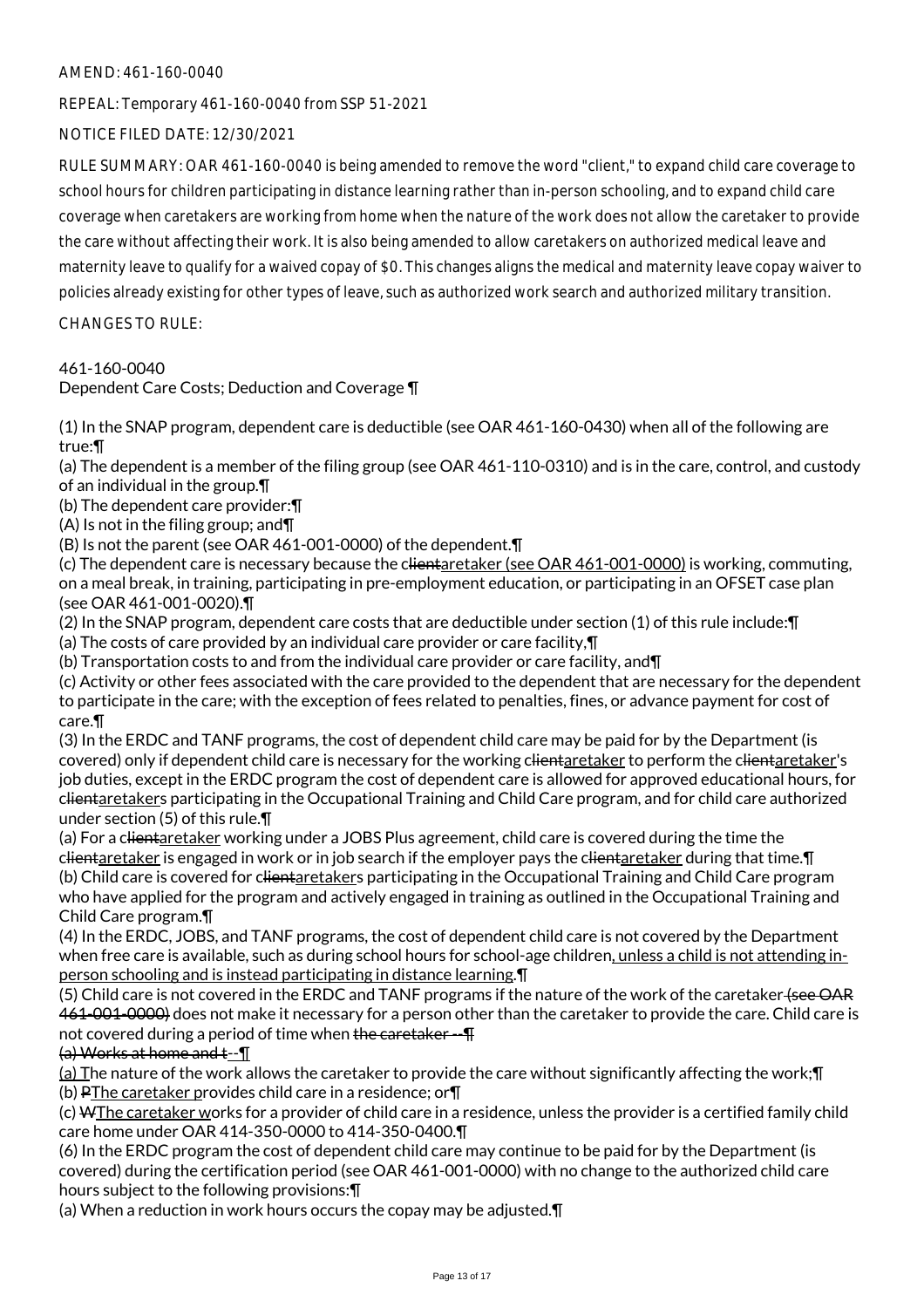(b) When a job loss occurs:¶

(A) When a caretaker has a permanent job loss from all employment the copay is waived for up to three months for a work search period, starting the month after the job loss occurred.¶

(B) The waiver ends at the end of the three month period if the caretaker becomes employed.¶

(C) The three month work search period does not apply when:¶

(i) The adult was discharged or fired without good cause (see OAR 461-135-0070(2)) for misconduct, felony, or theft. "Misconduct" means willful or wantonly negligent violation of the standards of behavior which an employer has the right to expect of an employee, including an act or series of actions that amount to a willful or wantonly negligent disregard of an employer's interest.¶

(ii) The adult voluntarily quit in anticipation of discharge or without good cause.¶

(c) For medical leave:¶

(A) When a caretaker is on medical leave the reason for the leave must be verified including diagnosis and prognosis under OAR 461-125-0830. Maternity leave may be authorized for three months (12 weeks) without medical documentation.¶

(B) For a decrease or increase in income during or at the end of medical leave see OAR 461-180-0005 and OAR 461-180-0030.¶

(C) MRetroactively effective November 25, 2021, when a caretaker is on medical leave under paragraph (A) of this subsection, the copay is waived for up to three months starting the month after medical leave begins.¶ (C) The copay waiver -¶

(i) May not go beyond the last day of the certification period.¶

(ii) Ends at the end of the three-month period, unless the caretaker is still on medical leave andor maternity leave can be extended whend new verification is received prior to the end of the month noted on the original documentation. Medical leave cannot extend beyond the certification period, or for maternity leave without medical documentation, prior to the end of the month in which the twelfth week fell.¶

(d) For military transition:¶

(A) When a caretaker who is a discharged U.S. military member returns from active duty in a military war zone, the copay is waived for up to six months starting the month after the military member returns home.¶

(B) The copay waiver ends at the end of the six month period if the caretaker becomes employed. The copay waiver ends before the end of the six month period if the caretaker returns to active duty. $\P$ 

(e) Under this section child care may be used for work, work search, approved educational hours, military transition activities, or other activities to maintain a part-time or full-time slot at a child care facility.¶

(f) If the clientaretaker stops participating in the Occupational Training and Child Care program:¶

(A) The clientaretaker's copay is waived for up to three months while the clientaretaker is in the process of reengaging into the program.¶

(B) The waiver ends when the c<del>lientaretaker</del> reengages into the Occupational Training and Child Care program. I (C) If the clientaretaker does not reengage within three months, the ERDC certification ends at the end of the three months if the clientaretaker does not reengage in the Occupational Training and Child Care program. In (7) In the JOBS program, the cost of child care may be covered while the care is necessary to enable the clientaretaker to participate in a case plan (see OAR 461-190-0211).

(8) In the ERDC, JOBS, JOBS Plus, and TANF programs, the cost of dependent child care may be paid for (is covered) by the Department, only if all the following are true:¶

(a) The dependent child (see OAR 461-001-0000):¶

(A) In the ERDC program, is a member of the benefit group (see OAR 461-110-0750) and is in the care, control, and custody of an individual in the group.¶

(B) In the JOBS, JOBS Plus, and TANF programs, lives with the filing group.¶

(b) The provider of child care is not in the filing group.¶

(c) The provider of child care is not the parent of a child in the filing group.¶

(9) Coverage of the cost of dependent care is subject to the requirements in OAR chapter 461, including OAR 461- 120-0510(3), 461-135-0400, 461-155-0150, 461-160-0193, 461-165-0180, and 461-190-0211.

Statutory/Other Authority: ORS 329A.500, 409.050, 411.060, 411.070, 411.700, 411.816, 412.049

Statutes/Other Implemented: ORS 329A.500, 409.010, 411.060, 411.070, 411.700, 411.816, 412.049, HB 3073 (2021)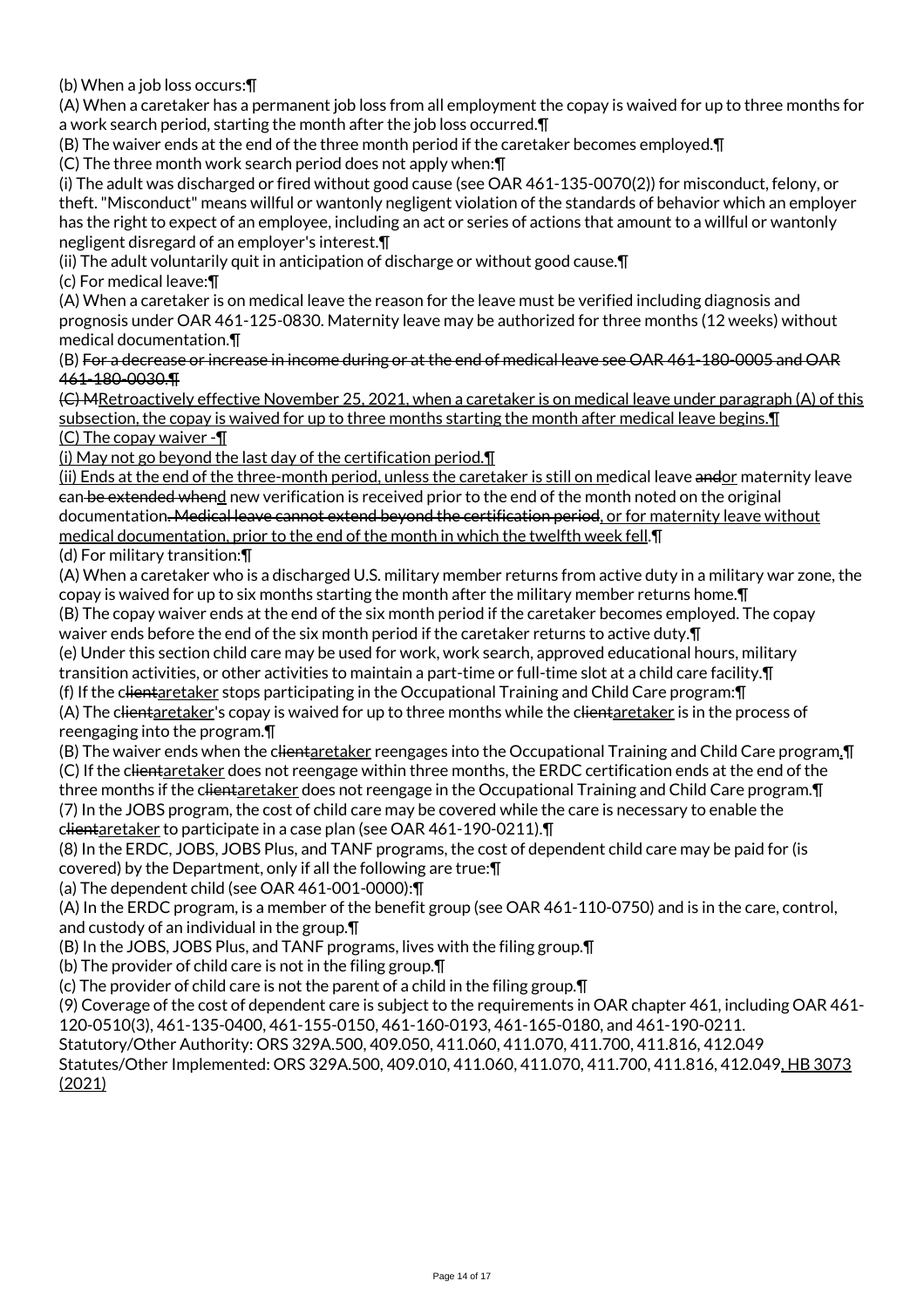# AMEND: 461-160-0300

REPEAL: Temporary 461-160-0300 from SSP 76-2021

NOTICE FILED DATE: 12/30/2021

RULE SUMMARY: OAR 461-160-0300 is being amended by permanent rule to move existing rule provisions regarding ERDC financial eligibility, allowable child care cost, and copay calculation from other rules into this rule and to clarify when allowable costs from self-employment are taken into account for the ERDC program. It also places into permanent rule the ERDC eligibility standard for initial certification and recertification to the January 1, 2022, 200 percent federal poverty level. Lastly, it is being amended to adopt the agency's new copay calculation rules which set a new monthly ERDC copay structure in temporary rule, beginning October 1, 2021.

CHANGES TO RULE:

# 461-160-0300

Use of Income to Determine Eligibility and Copay Benefits for ERDC ¶

The Department determines financial eligibility (see OAR 461-001-0000) for ERDC and the copay benefit level as follows:¶

(1) The monthly gross income of  $\overline{\text{tERDC}}$  financial eligibility. $\P$ 

(a) The financial group (see OAR 461-110-0530) is determined in accordance with OAR 461-150-0060. The (2) The monthly gross income at initial certification and recertification is compared to the ERDC eligibility standards in OAR 461-155-0150(5). If monthly income equals or exceeds themay not exceed the resource limit in OAR 461-160-0015.¶

(b) The monthly countable (see OAR 461-001-0000 and 461-145-0930) gross income of the financial group is determined in accordance with OAR 461-150-0060. If monthly countable income equals or exceeds the eligibility standards, the need group (see OAR 461-110-0630) is ineligible for ERDC.¶

(A) At initial certification, the ERDC eligibility standard is met for a need group of eight or less if monthly countable income for the need group is less than 200 percent of the federal poverty level (FPL), as described in OAR 461-155-0180. The eligibility standard for a need group of eight applies to any need group larger than eight.¶

(B) During the certification period (see OAR 461-001-0000) and at recertification the ERDC eligibility standards, the need group is ineligible for ERDC. If monthly income does not exceed the eligibility standard, the client's eligibility is determined under section (3) of this rule.¶

(3) For a client found eligible under section (2) of this rule, is met for a need group of eight or less if monthly countable income for the need group during the 12 month period is less than 250 percent FPL or 85 percent state median income (SMI), whichever is higher, as described in OAR 461-155-0180. The eligibility standard for a need group of eight applies to any need group larger than eight.¶

(c) The copay calculated under section (3) of this rule is compared to the allowable child care cost under section (2) of this rule. If the copay is equal to or greater than the allowable child care cost-and, the client's copay are determined as follows: is not eligible for ERDC.¶

(2) Allowable Child Care Cost. For an individual found eligible under section (1) of this rule, the allowable child care cost is set under this section.¶

(a) The child care costs for which the client has been billed are compared to the amount provided in the appropriate child care chart in OAR 461-155-0150. The allowable child care cost is the lesser of the two amounts.¶

(b) The need group's copay is determined in accordance with  $\overline{\text{OAR}}$  461-155-0150section (3) of this rule. The (4c) The copay is subtracted from the allowable child care cost, and the remainder is the payment the Department makes to the provider. If the copay is equal to or greater than the allowable child care cost, the client is not eligible for ERDC. If the copay is less than the allowable child care cost, the client meets the income requirement for ERDC¶

(3) Copay Calculation.¶

(a) A need group with a certification period that began in March 2020 through September 2021 shall have a monthly copay of \$0 for the entirety of the certification period. The copay calculation for February 2020 and earlier is found in previous versions of OAR 461-155-0150.¶

(b) When determining the copay, upon the applicant's request, the Department may exclude at least 50 percent of gross self-employment income when a need group has countable self-employment income and permitted costs (see OAR 461-145-0910 and 461-145-0920). The maximum exclusion is the total of all actual costs permitted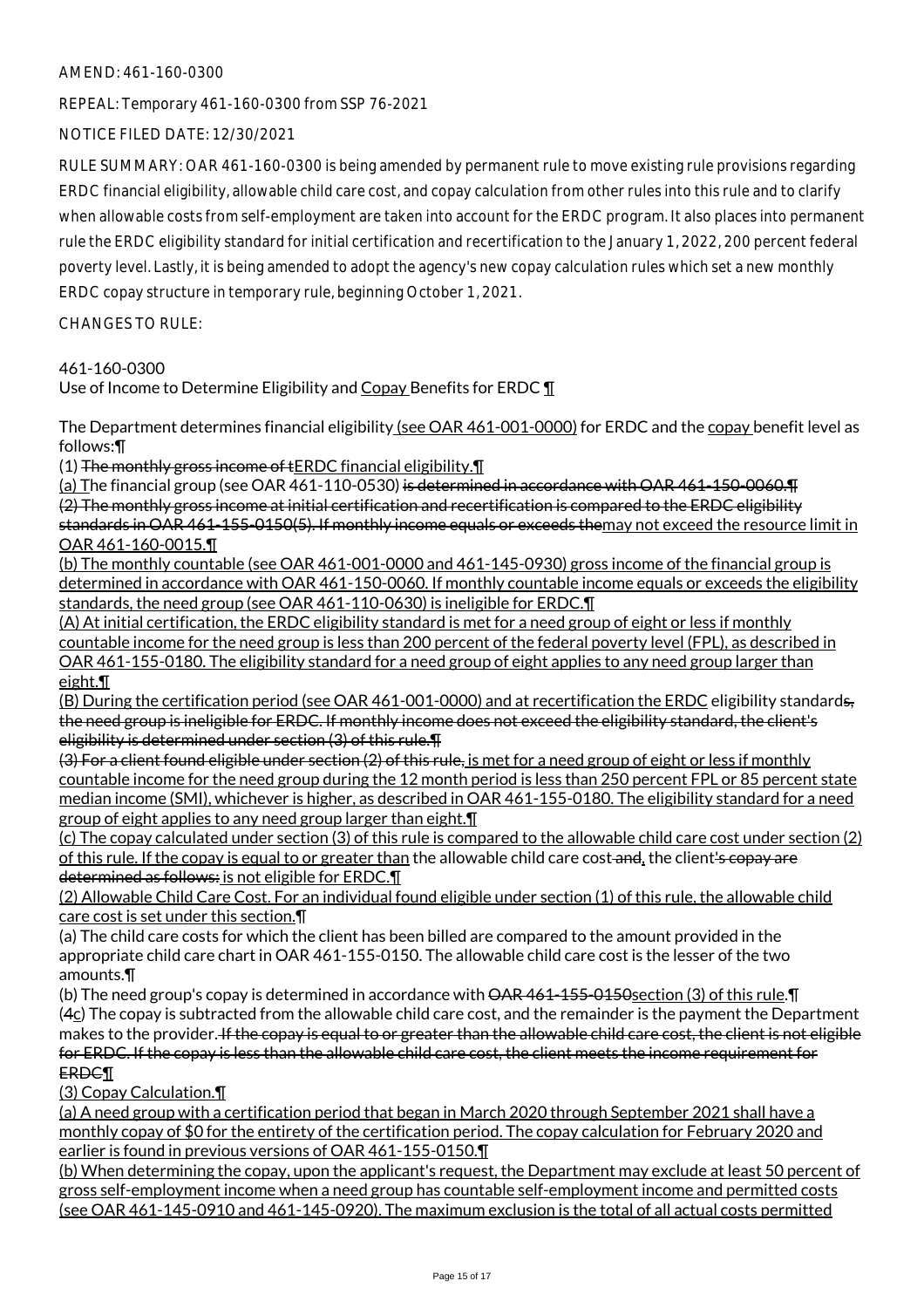under OAR 461-145-0920.¶ (c) The monthly copay shall be as follows, using the countable income, or countable self-employment income minus permitted costs:¶ Need group size of 2¶ Income&&&&&&&&&&&&..Monthly Copay¶ \$0 - \$1452.99 &&&&&&&&&...\$0¶ \$1453 - \$2178.99 &&&&&&&&.\$5¶ \$2179 - \$2904.99 &&&&&&&&.\$10¶ \$2905 - \$3267.99 &&&&&&&&.\$40¶ \$3268 - \$4292.99 &&&&&&&&.\$100¶ ¶ Need group size of 3¶ Income&&&&&&&&&&&&..Monthly Copay¶ \$0 - \$1830.99 &&&&&&&&&...\$0¶ \$1831 - 2745.99 &&&&&&&..&.\$5¶ \$2746 - \$3203.99 &&&&&&&&.\$10¶ \$3204 - \$3660.99 &&&&&&&&.\$15¶ \$3661 - \$4118.99 &&&&&&&&.\$50¶ \$4119 - \$5302.99 &&&&&&&&.\$110¶ ¶ Need group size of 4¶ Income&&&&&&&&&&&&..Monthly Copay¶ \$0 - \$2209.99 &&&&&&&&......\$0¶ \$2210 - \$3313.99&&&&&&&&.\$5¶ \$3314 - \$3865.99&&&&&&&&.\$10¶ \$3866 - \$4417.99&&&&&&&&.\$20¶ \$4418 - \$4969.99&&&&&&&&.\$60¶ \$4970 - \$6312.99&&&&&&&&.\$120¶  $\mathbf I$ Need group size of 5¶ Income&&&&&&&&&&&&..Monthly Copay¶ \$0 - \$2587.99&&&&&&&&&...\$0¶ \$2588 - \$3881.99&&&&&&&&.\$5¶ \$3882 - \$4527.99&&&&&&&&.\$10¶ \$4528 - \$5174.99&&&&&&&&.\$25¶ \$5175 - \$5821.99&&&&&&&&.\$70¶ \$5822 - \$7322.99&&&&&&&&.\$130¶ ¶ Need group size of 6¶ Income&&&&&&&&&&&&..Monthly Copay¶ \$0 - \$2965.99&&&&&&&&&...\$0¶ \$2966 - \$4448.99&&&&&&&&.\$5¶ \$4449 - \$5189.99&&&&&&&&.\$10¶ \$5190 - \$5930.99&&&&&&&&.\$25¶ \$5931 - \$6671.99&&&&&&&&.\$70¶ \$6672 - \$8332.99&&&&&&&&.\$130¶ ¶ Need group size of 7¶ Income&&&&&&&&&&&&..Monthly Copay¶ \$0 - \$3344.99&&&&&&&&&...\$0¶ \$3345 - \$5015.99&&&&&&&&.\$5¶ \$5016 - \$5851.99&&&&&&&&.\$10¶ \$5852 - \$6687.99&&&&&&&&.\$25¶ \$6688 - \$7523.99&&&&&&&&.\$70¶ \$7524 - \$8521.99&&&&&&&&.\$130¶ ¶ Need group size of 8 or more¶ Income&&&&&&&&&&&&..Monthly Copay¶ \$0 - \$3722.99&&&&&&&&&...\$0¶